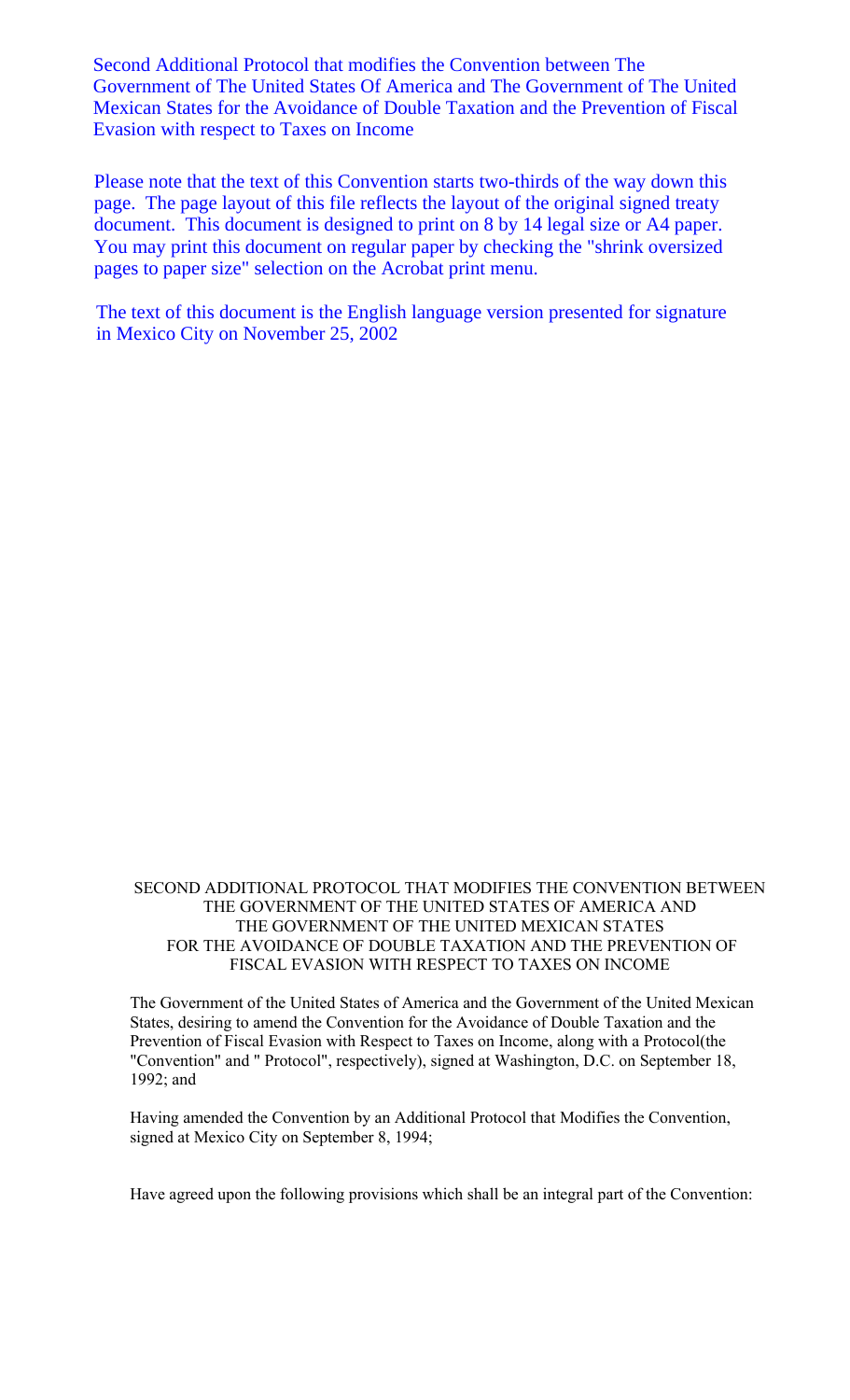## ARTICLE I

Article 1 of the Convention is deleted and the following Article is substituted:

# "ARTICLE 1

#### General Scope

1. This Convention shall apply to persons who are residents of one or both of the Contracting States, except as otherwise provided in the Convention.

2. This Convention shall not restrict in any manner any exclusion, exemption, deduction, credit or other allowance now or hereafter accorded:

a) by the laws of either Contracting State; or

b) by any other agreement between the Contracting States.

3. Notwithstanding the provisions of subparagraph b) of paragraph 2:

a) any question arising as to the interpretation or application of this Convention and, in particular, whether a taxation measure is within the scope of this Convention, shall be determined exclusively in accordance with the provisions of Article 26 (Mutual Agreement Procedure) of this Convention; and

b) the provisions of any other agreement shall not apply to a taxation measure unless the competent authorities agree that the measure is not within the scope of

Article 25 (Non-Discrimination) of this Convention.

For the purposes of this paragraph, a "measure" is a law, regulation, rule, procedure, decision, administrative action, or any similar provision or action.

4. Notwithstanding any provision of this Convention except paragraph 5, a Contracting State may tax its residents (as determined under Article 4 (Residence)), and by reason of citizenship may tax its citizens, as if the Convention had not come into effect.

5. The provisions of paragraph 4 shall not affect:

a) the benefits conferred by a Contracting State under paragraph 2 of Article 9 (Associated Enterprises), under subparagraph b) of paragraph 1 and paragraph 3 of Article 19 (Pensions, Annuities, Alimony, and Child Support), and under Articles 22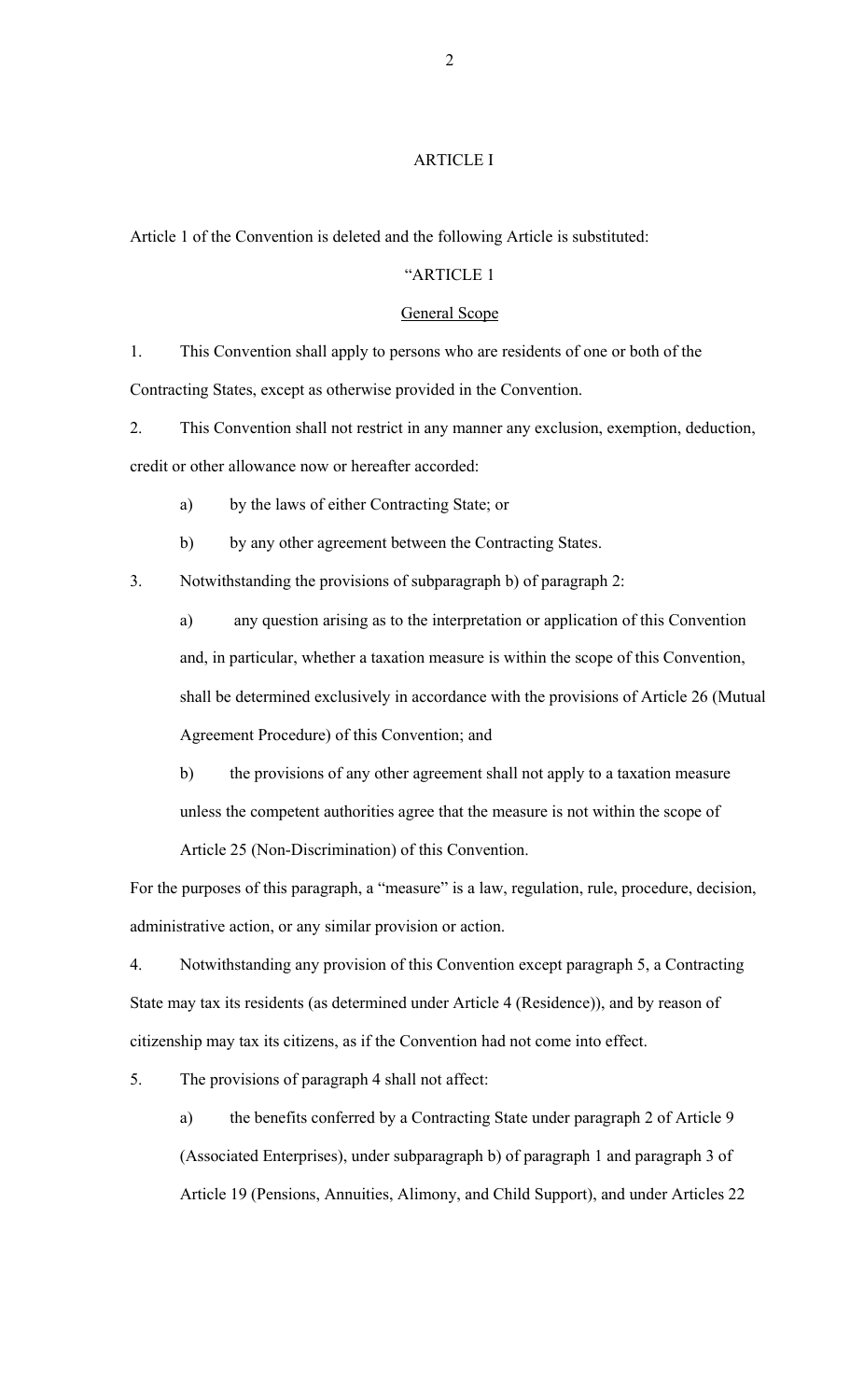(Exempt Organizations), 24 (Relief from Double Taxation), 25 (Non-Discrimination), and 26 (Mutual Agreement Procedure); and

b) the benefits conferred by a Contracting State under Articles 20 (Government Service), 21 (Students), and 28 (Diplomatic Agents and Consular Officers), upon individuals who are neither citizens of, nor lawful permanent residents in, that State.

6. a) A former citizen or long-term resident whose loss of citizenship or long-term resident status had as one of its principal purposes the avoidance of tax (as defined under the laws of the Contracting State of which the person was a citizen or long-term resident) shall be treated for purposes of paragraph 4 of this Article as a citizen of that Contracting State, but only for a period of 10 years following the loss of such status. This paragraph shall apply only in respect of income from sources within that Contracting State (including income deemed under the domestic law of that State to arise from such sources).

b) The term "long-term resident" shall mean any individual who is a lawful permanent resident of a Contracting State in 8 or more taxable years during the preceding 15 taxable years. In determining whether the threshold in the preceding sentence is met, there shall not count any year in which the individual is treated as a resident of the other Contracting State under this Convention, or as a resident of any country other than the first-mentioned Contracting State under the provisions of any other tax treaty of that Contracting State, and, in either case, the individual does not waive the benefits of such treaty applicable to residents of the other country.

7. In the case of an individual who is a former citizen of a Contracting State, the following factors shall be considered favorably in determining whether or not one of the principal purposes of that individual's loss of citizenship of that Contracting State was the avoidance of tax:

a) at the time of the individual ceasing to be a citizen of that Contracting State or within a reasonable period thereafter, the individual is or becomes a resident fully liable to income tax in the other Contracting State, and

3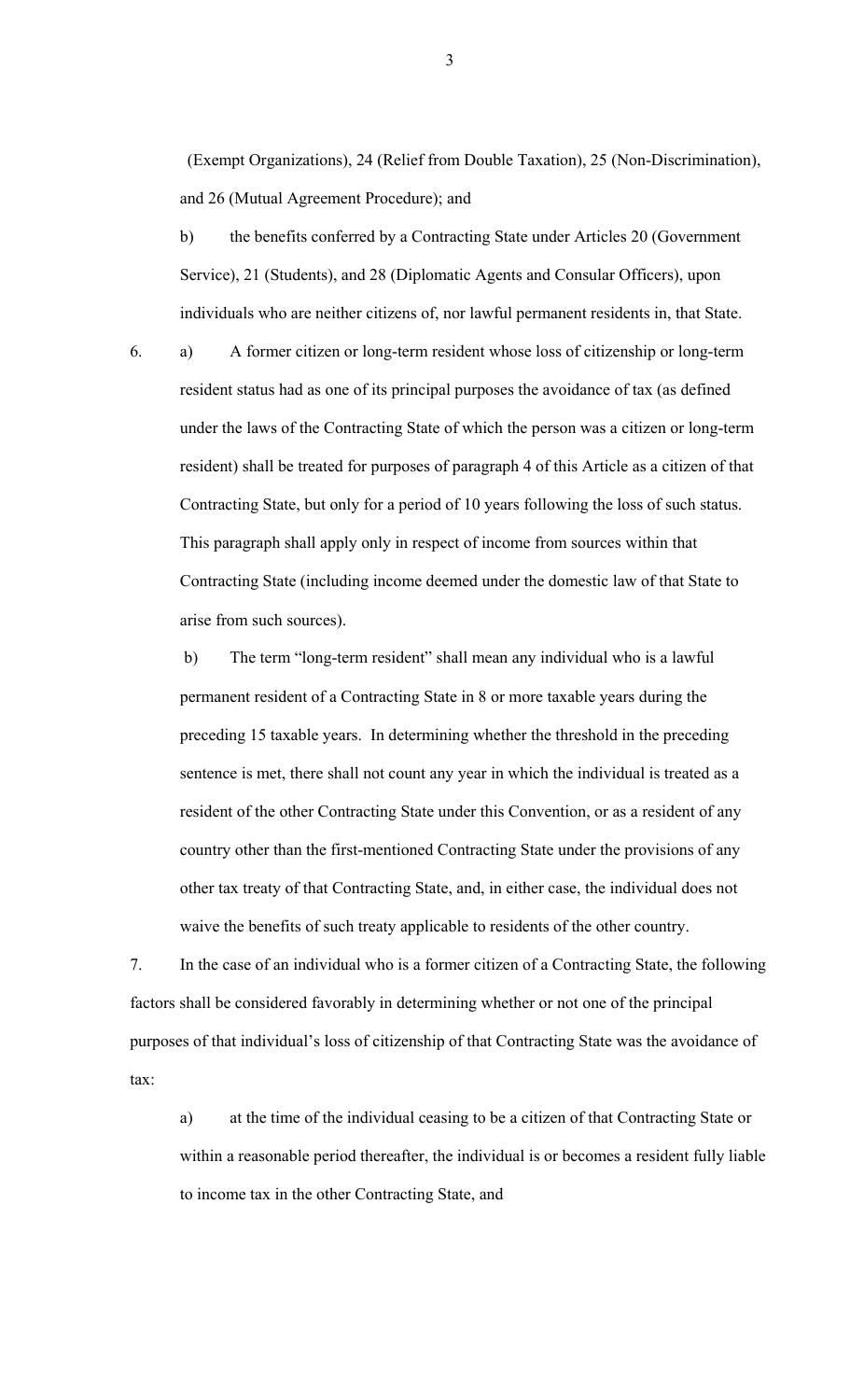b) i) the individual was a citizen of both Contracting States at birth and has remained a citizen of the other Contracting State;

> ii) at the time of the loss of such citizenship (or within a reasonable period thereafter), the individual was or became a citizen of the other Contracting State, and that other Contracting State was that individual's country of birth, or the country of birth of that individual's spouse or of either of that individual's parents;

iii) in the 10 years preceding the loss of such citizenship, the individual was present in that Contracting State for no more than 30 days in each taxable year or year of assessment; or

iv) the loss of citizenship occurred before the individual attained the age of 18 and one half years.

8. In the case of an individual who is a former long-term resident of a Contracting State, the following factors shall be considered favorably in determining whether or not one of the principal purposes of that individual's ceasing to be a long-term resident of that Contracting State was the avoidance of tax:

a) at the time of the individual ceasing to be a long-term resident of that Contracting State or within a reasonable period thereafter, the individual is or becomes a resident fully liable to income tax in the other Contracting State, and that other Contracting State is:

i) the country in which the individual was born;

ii) the country in which the individual's spouse was born; or

iii) the country where either of the individual's parents was born;

b) in the 10 years preceding the individual's ceasing to be a long-term resident of that Contracting State, the individual was present in that Contracting State for no more than 30 days in each taxable year or year of assessment; or

c) the individual ceases to be a long-term resident of that Contracting State before reaching the age of 18 and one half years."

4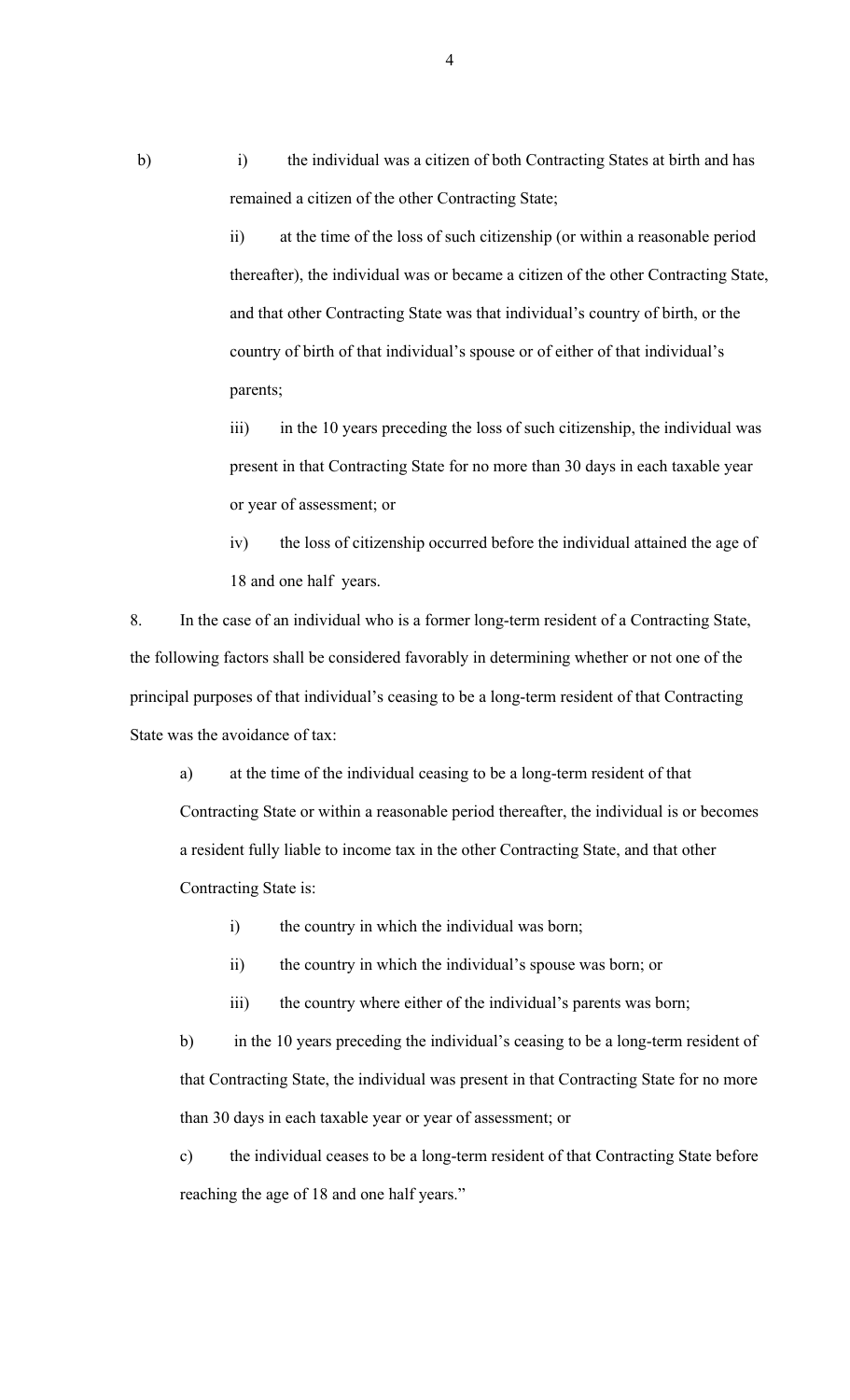#### ARTICLE II

a) Article 10 of the Convention is deleted and the following Article is substituted:

## "ARTICLE 10

# Dividends

1. Dividends paid by a company which is a resident of one of the Contracting States to a resident of the other Contracting State may be taxed in that other State.

2. However, such dividends may also be taxed in the Contracting State of which the company paying the dividends is a resident, and according to the law of that State, but if the beneficial owner of the dividends is a resident of the other Contracting State, the tax so charged shall not exceed:

a) 5 percent of the gross amount of the dividends, if the beneficial owner is a company which owns directly at least 10 percent of the voting stock of the company paying the dividends; and

b) 10 percent of the gross amount of the dividends in all other cases.

This paragraph shall not affect the taxation of the company in respect of the profits out of which the dividends are paid.

3. Notwithstanding the provisions of paragraph 2, dividends shall not be taxed in the Contracting State of which the company paying the dividends is a resident if the beneficial owner is a resident of the other Contracting State and is either:

a) a company that has owned shares representing 80 percent or more of the voting stock of the company paying the dividends for a 12-month period ending on the date the dividend is declared, and that:

i) prior to October 1, 1998 owned, directly or indirectly, shares representing 80 percent or more of the voting stock of the company paying the dividends; or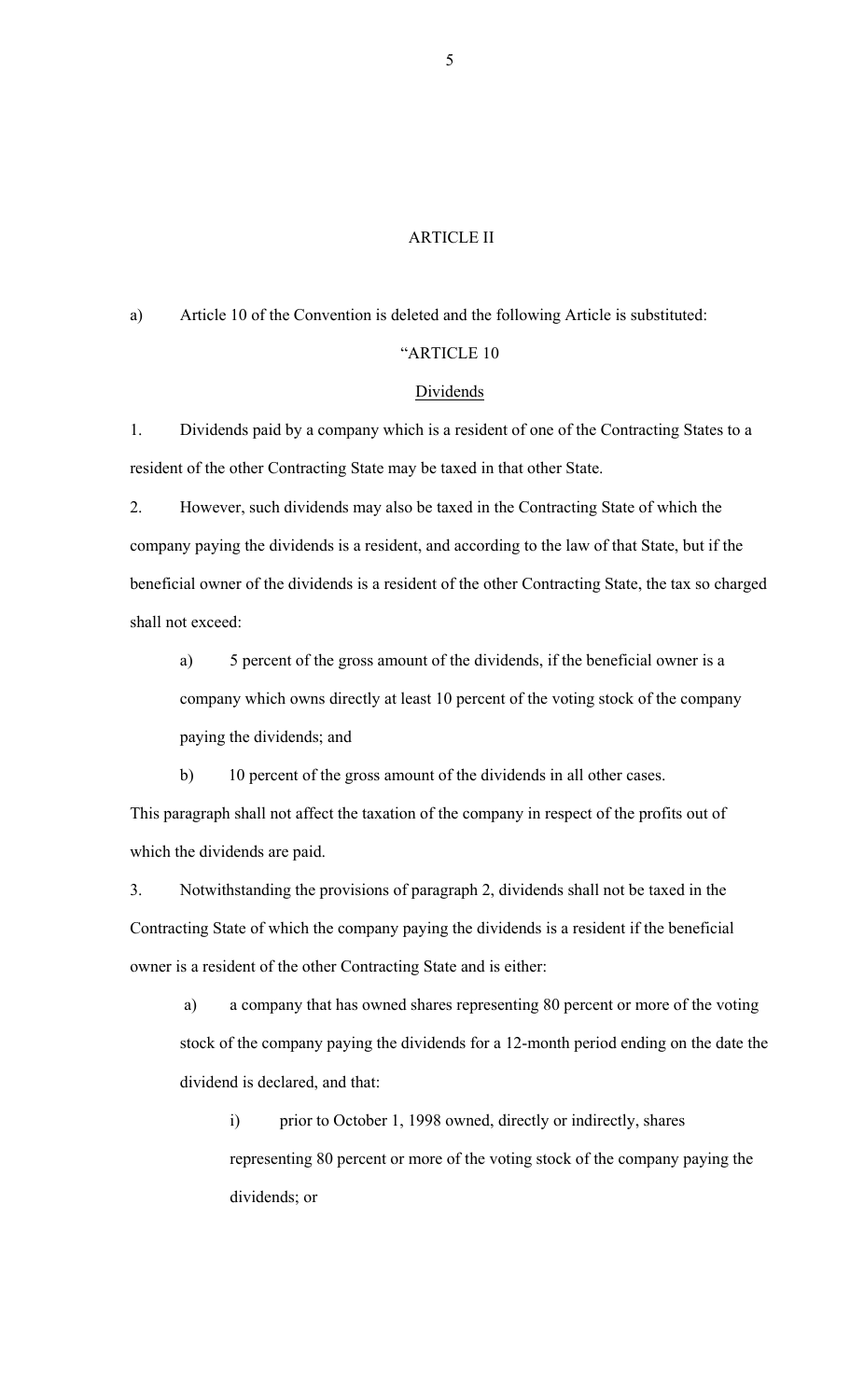- ii) is entitled to the benefits of the Convention under clauses (i) or (ii) of subparagraph d) of paragraph 1 of Article 17 (Limitation on Benefits); or
	- iii) is entitled to the benefits of the Convention with respect to the dividends under subparagraph g) of paragraph 1 of Article 17; or

iv) has received a determination from the relevant competent authority pursuant to paragraph 2 of Article 17 with respect to this paragraph; or

b) a trust, company, or other organization constituted and operated exclusively to administer or provide benefits under one or more plans established to provide pension, retirement or other employee benefits and its income is generally exempt from tax in the Contracting State of which it is a resident, provided that such dividends are not derived from the carrying on of a business, directly or indirectly, by such trust, company or organization.

4. a) Subparagraph a) of paragraph 2 and subparagraph a) of paragraph 3 shall not apply in the case of dividends paid by a Regulated Investment Company (RIC) or a Real Estate Investment Trust (REIT).

b) In the case of dividends paid by a RIC, subparagraph b) of paragraph 2 and subparagraph b) of paragraph 3 shall apply.

c) In the case of dividends paid by a REIT, subparagraph b) of paragraph 2 and subparagraph b) of paragraph 3 shall apply only if:

i) the person beneficially entitled to the dividends is an individual or a person described in subparagraph b) of paragraph 3, in either case owning an interest of not more than 10 percent in the REIT;

ii) the dividends are paid with respect to a class of stock that is publicly traded and the person beneficially entitled to the dividends owns an interest of not more than 5 percent of any class of the REIT's stock; or

iii) the person beneficially entitled to the dividends owns an interest of not more than 10 percent in the REIT and the gross value of no single interest in real property held by the REIT exceeds 10 percent of the gross value of the REIT's total interest in real property.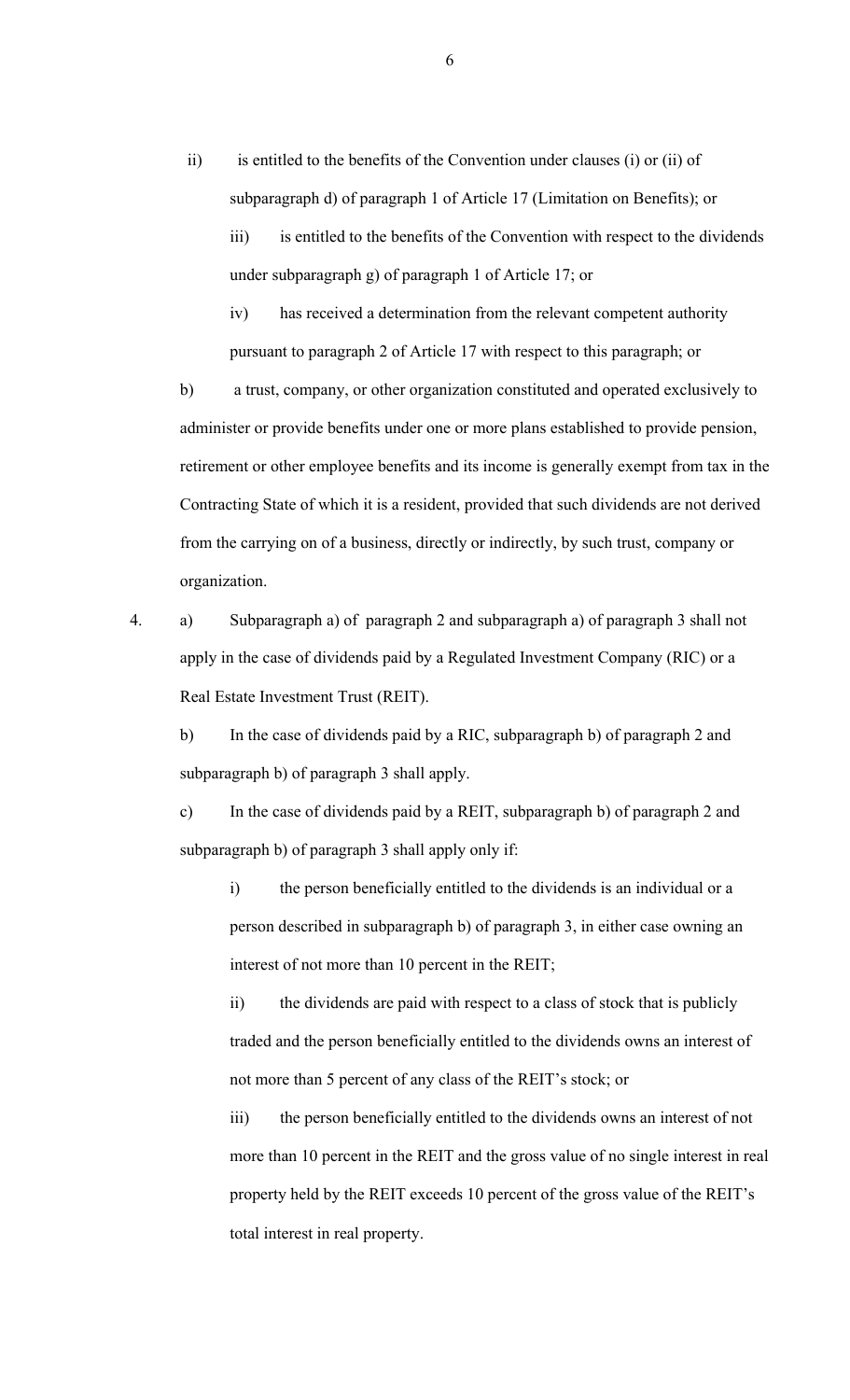5. The provisions of paragraphs 1, 2, 3 and 4 of this Article shall not apply if the beneficial owner of the dividends, being a resident of a Contracting State, carries on or has carried on business in the other Contracting State, of which the company paying the dividends is a resident, through a permanent establishment situated in that other Contracting State, or performs or has performed in that other Contracting State independent personal services from a fixed base situated in that other State, and the dividends are attributable to such permanent establishment or fixed base. In such case the provisions of Article 7 (Business Profits) or Article 14 (Independent Personal Services), as the case may be, shall apply.

6. The term "dividends" as used in this Article means income from shares or other rights, not being debt-claims, participating in profits, as well as income from other corporate rights that is subjected to the same taxation treatment as income from shares by the laws of the State of which the company making the distribution is a resident.

7. When a company that is a resident of a Contracting State derives profits or income from the other Contracting State, that other State may not impose any tax on the dividends paid by a company which is not a resident of that State, except insofar as such dividends are paid to a resident of that other State or the dividends are attributable to a permanent establishment or fixed base situated in that State.

8. The competent authorities of the Contracting States shall consult each other with a view to develop a commonly agreed application of clause iv) of subparagraph a) of paragraph 3 of this Article, including the publication of regulations or other public guidance."

b) Paragraph 8 of the Protocol is deleted and the following is substituted:

### *"8. With reference to paragraph 3 of Article 10 (Dividends).*

If the United States agrees in a treaty with another country to a provision similar to paragraph 3 of Article 10 of the Convention, but with more beneficial conditions than those contained in paragraph 3 of Article 10, the Contracting States shall, at Mexico's request, consult each other with a view to concluding an additional protocol to incorporate similar provisions into paragraph 3 of Article 10 to restore the balance of the benefits provided under the Convention."

c) With regard to paragraph 9 of the Protocol, the reference to "paragraph 4 of Article 10 (Dividends)," is deleted and substituted by "paragraph 6 of Article 10 (Dividends),".

7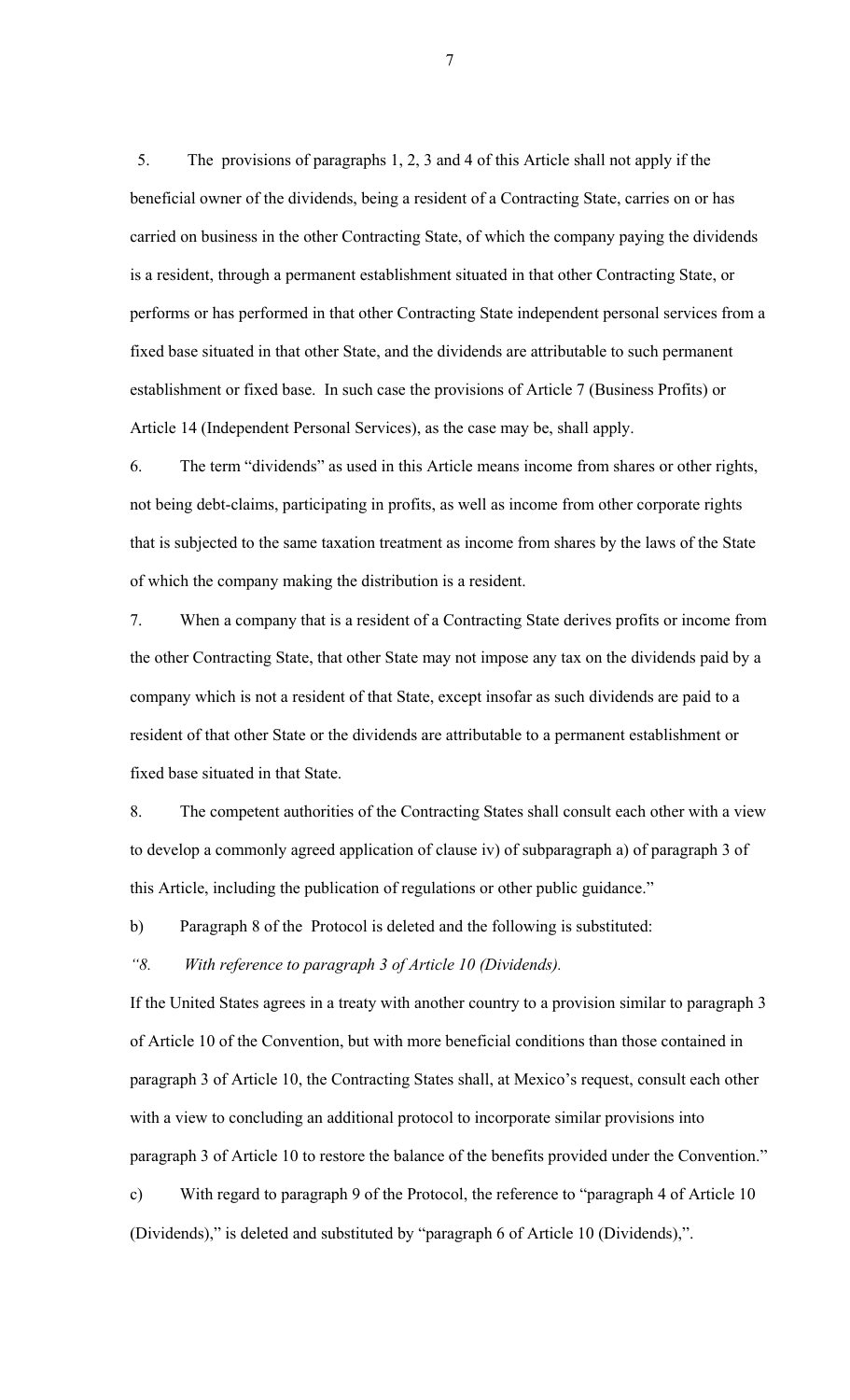### ARTICLE III

Article 11A of the Convention is amended by inserting an additional paragraph as follows:

"3. Notwithstanding the provisions of the preceding paragraphs, a company will be exempt from the tax described in subparagraph a) of paragraph 2 if such company:

a) prior to October 1, 1998, was engaged in activities giving rise to profits attributable to the permanent establishment described in paragraph 2 or to income or gains to which the provisions of Article 6 (Income From Immovable Property (Real Property)) or, as the case may be, paragraphs 1 and 4 of Article 13 (Capital Gains) apply;

b) is entitled to the benefits of the Convention under clauses (i) or (ii) of subparagraph d) of paragraph 1 of Article 17 (Limitation on Benefits);

c) is entitled to the benefits of the Convention with respect to the dividends under subparagraph g) of paragraph 1 of Article 17; or

d) has received a determination from the relevant competent authority pursuant to paragraph 2 of Article 17 with respect to this paragraph."

#### ARTICLE IV

Paragraph 4 of Article 13 (Capital Gains) of the Convention is deleted and the following paragraph is substituted:

"4. In addition to gains taxable in accordance with the provisions of the preceding paragraphs of this Article, gains derived by a resident of a Contracting State from the alienation of stock, participation, or other rights in the capital of a company or other legal person which is a resident of the other Contracting State may be taxed in that other Contracting State if the recipient of the gain, during the 12-month period preceding such alienation, had a participation,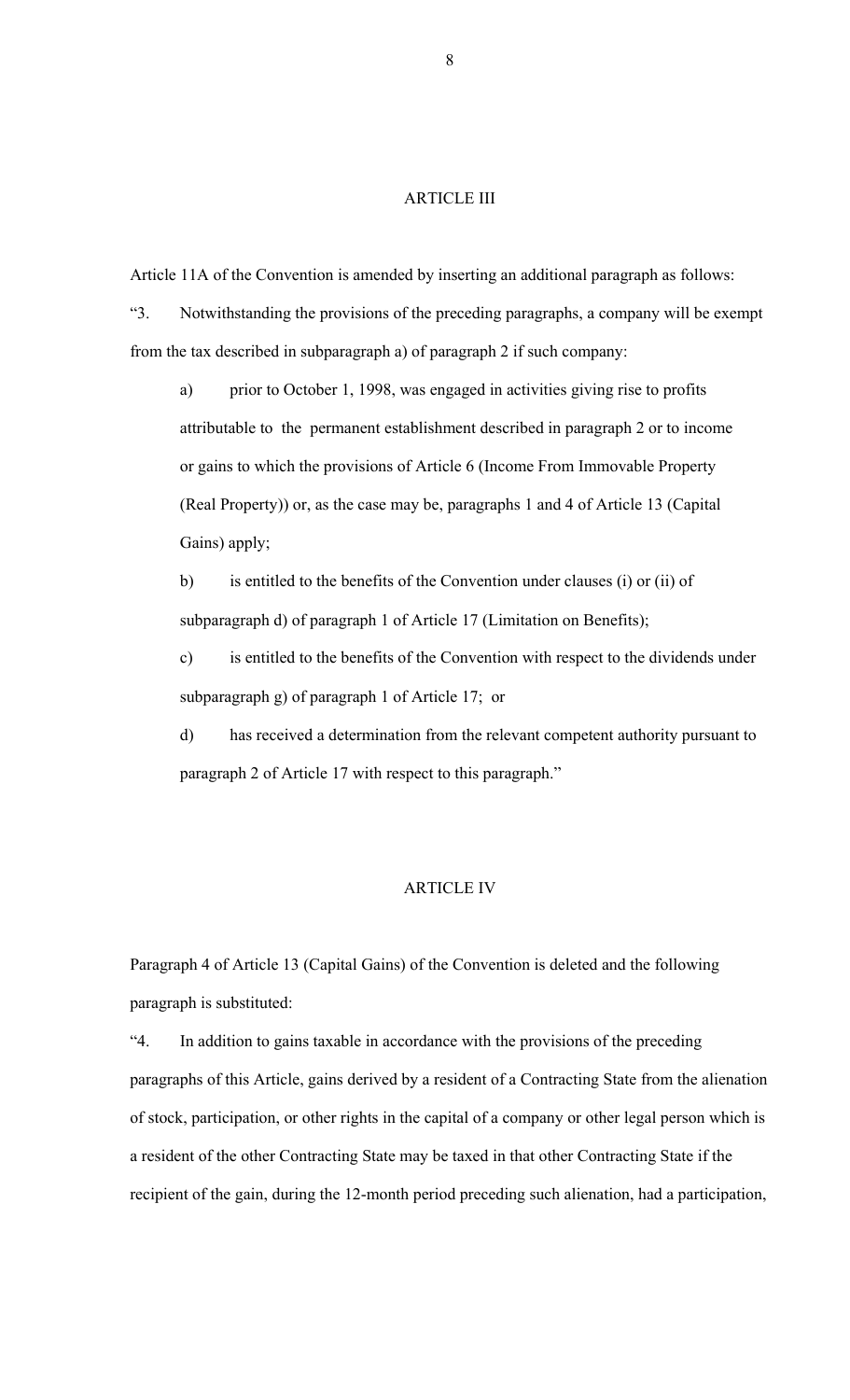directly or indirectly, of at least 25 percent in the capital of that company or other legal person."

#### ARTICLE V

Paragraph 3 of Article 24 (Relief From Double Taxation) of the Convention is deleted and the following is substituted:

"3. For the purposes of allowing relief from double taxation pursuant to this Article, an item of gross income, as determined under the laws of a Contracting State, derived by a resident of that State that under this Convention may be taxed in the other Contracting State (other than solely by reason of citizenship in accordance with paragraph 4 of Article 1 (General Scope)), shall be deemed to be income from sources in that other State."

### ARTICLE VI

a) The Contracting States shall notify each other, through diplomatic channels, when their respective constitutional and statutory requirements for the entry into force of this Protocol have been satisfied. This Protocol shall enter into force on the date of receipt of the later of such notifications.

b) The provisions of this Protocol shall have effect:

i) in respect of Article II, for dividends paid or credited on or after the first day of the second month next following the date on which the Protocol enters into force;

ii) in respect of Articles I, III, IV and V, for taxable periods beginning on or after the first day of January of the year following the year in which the Protocol enters into force.